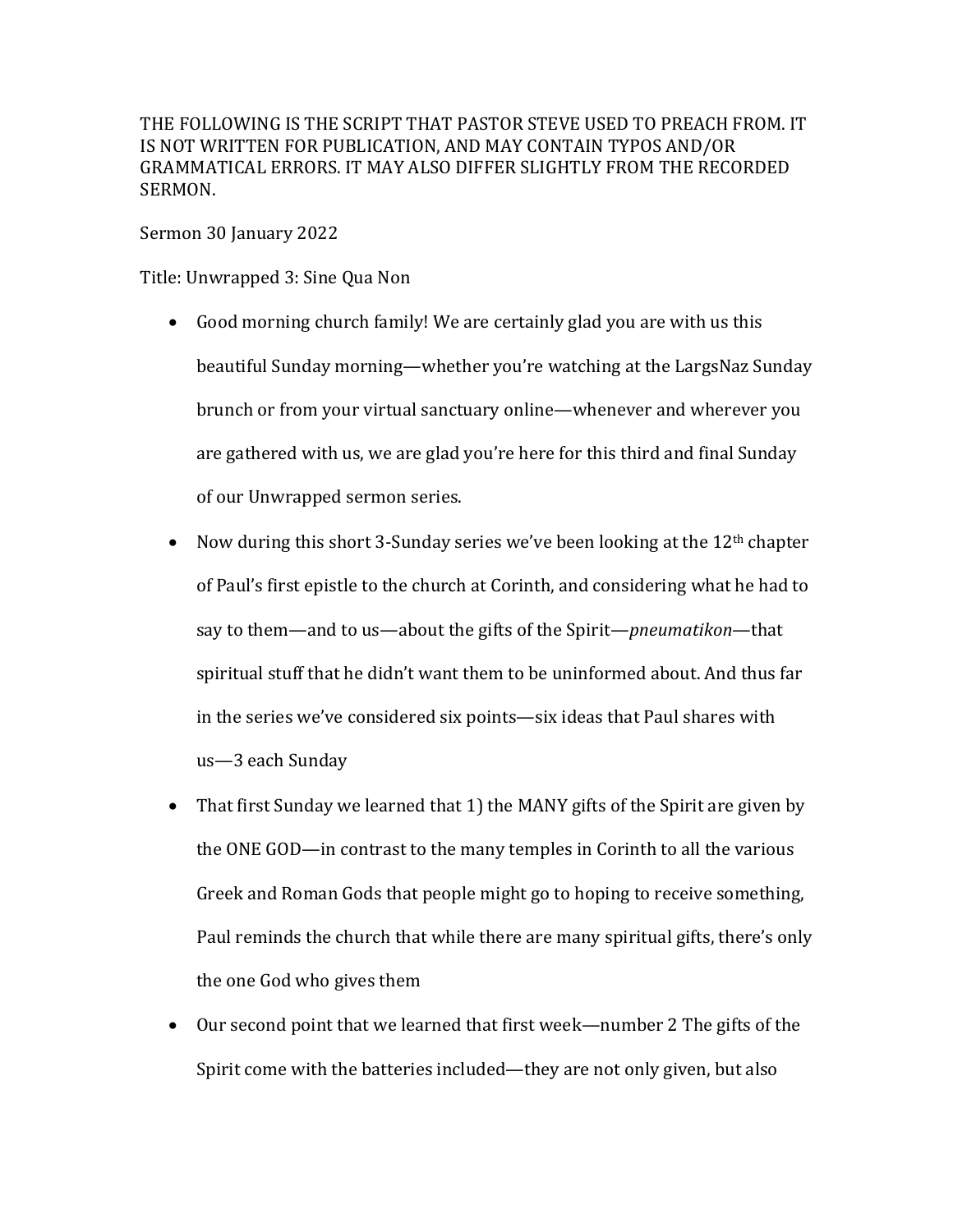activated by the one who gives them—so it is not our power or abilities that provides the energy that makes a spiritual gift work, but the power of the Spirit—and third, we learned that first week that

- 3 Gifts of the Spirit are given to each one—and every one—there are no ungifted disciples—the Spirit allots to each one individually just as the Spirit chooses
- Now last week we continued to consider the first 11 verses of Chapter 12 of  $1<sup>st</sup>$  Corinthians, and we saw that 1) God, through the gifts of the Spirit, speaks—and this was in contrast to the silent Corinthian gods—Paul reminds us that the true God speaks through the gifts that he has given to his followers—not only the gifts that lead to utterances—words we might say but also those gifts that communicate through our attitudes and our actions
- Now the second thing we learned last week was: 2) The GIFTS of the Spirit lead to ministries that have effects—and that led us to ask the question, "How many ministers does our church have?" And the answer was of course as many as there are followers of Jesus, because just as each follower is given gifts of the spirit, so each follower of Jesus is called to a ministry that makes things happen
- And finally last week we learned WHY each follower of Jesus is given gifts that lead to ministries that have effects, and through which God speaks—and that reason was this—for the common good—not for our own edification or to bolster our self-esteem or to prove our worth to others, but for the common good.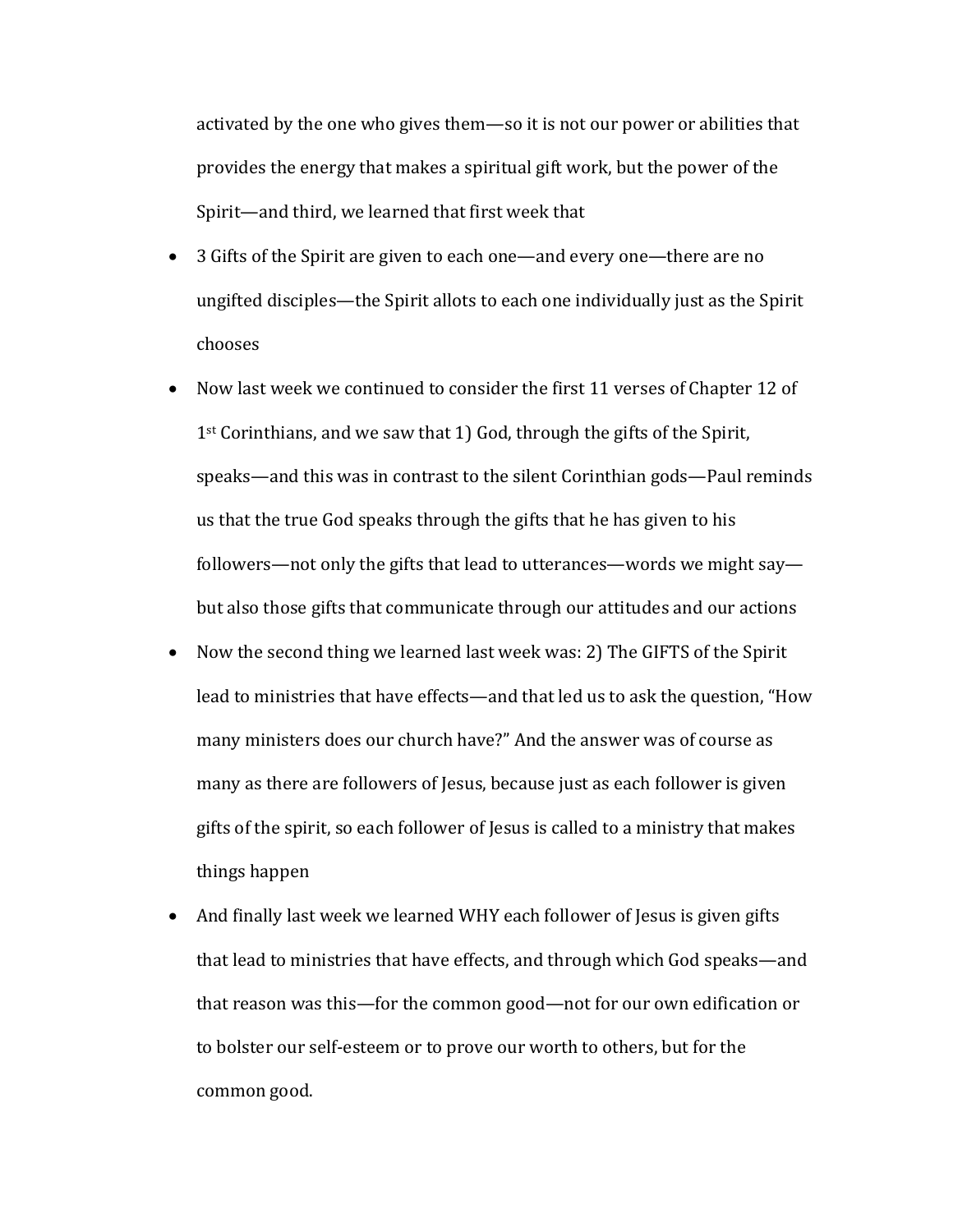- Now we also shared a spiritual gifts survey with you last week—and I know some of you have worked through it and we certainly appreciate that—but I also know that some of you thought it was pretty complicated and difficult and I appreciate that, too, so I want to let you know that if you'll just fill out the numbers by each statement and put your name on your survey, you don't need to worry about adding up all the scores—that's really the complicated part—but if you just give the survey with those numbers filled in, Pastor Tasha and I will take care of the scoring—but I also want you to know that the point of this survey is to ensure that everyone in our church family can say with some degree of certainty what spiritual gifts they have been givensome of you may already know that information, because there are lots of other ways to find that out, and if that's you—if you can say "my spiritual gifts are teaching and discernment and wisdom or whatever they are" then we already have achieved that goal—but if you don't know, or if you'd like some confirmation, then this survey can be a helpful tool—and that's what we want it to be—helpful, and not stressful—not a chore but a blessing—and we'll tell you more about why it's important to know what gifts each of us have been given at tonight's Second Helping at 6pm and in Pastor Tasha's sermon next week—there are exciting things ahead and I know that you are as eager to move forward according to God's direction as we are.
- But today, I want to share with you some thoughts that originated in a sermon that I preached here in Largs about 3 years ago—and not only do I think that 3 years is a sufficient time to wait before revisiting some of the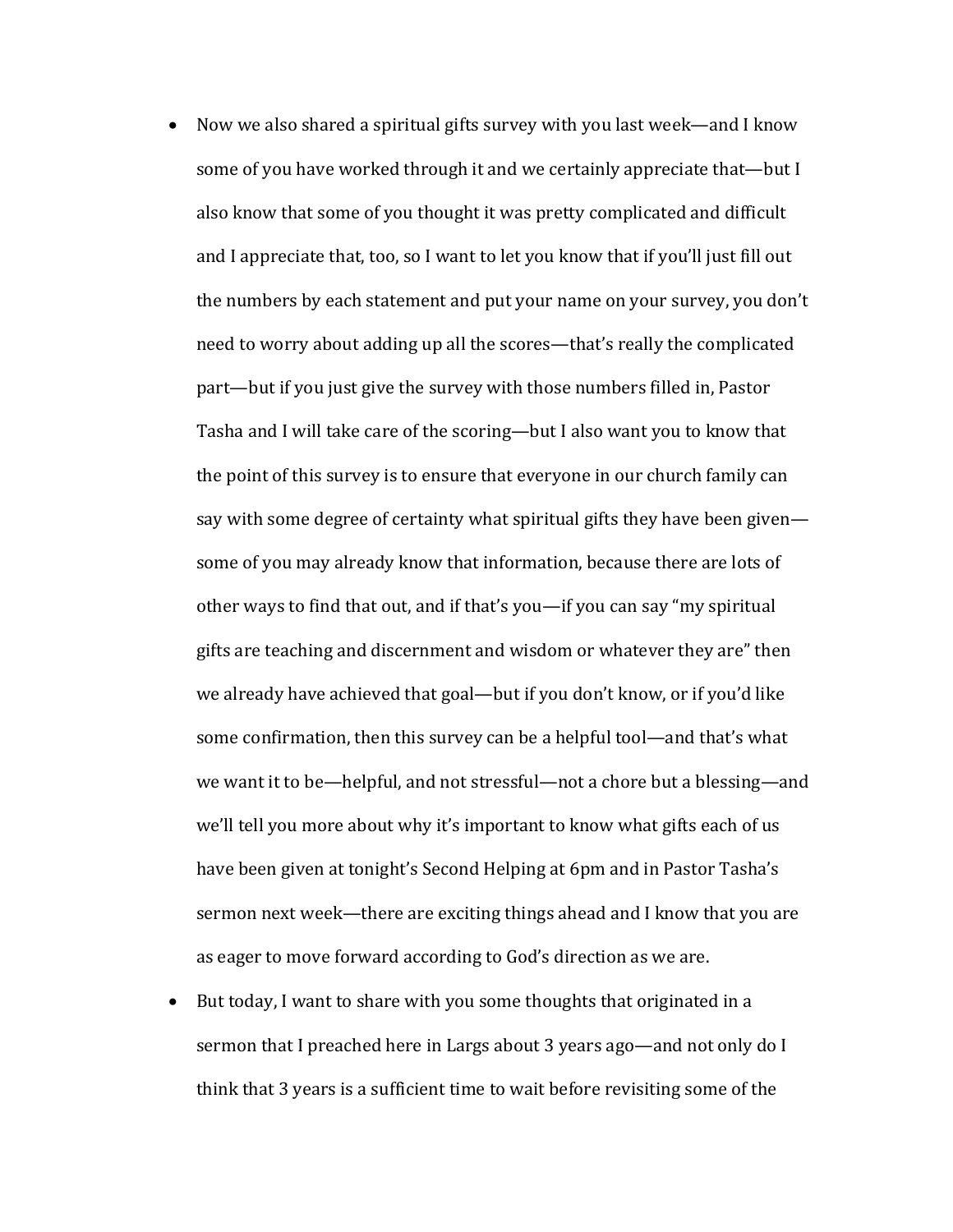themes in a previous sermon, but I also think that this sermon's focus and content are exactly what we need to think about as we finish out this series.

- And so I want to begin by telling you a story about the first time I made chili here in the United Kingdom. It was over 4 years ago, back before Pastor Tasha and I came to Largs—we were living in Hyndland in Glasgow—we had just moved here from South Carolina not very long before
- But I was not a beginner to making chili—I had made chili many times before—I had been making chili for decades—and not to brag or anything, but people liked it, and so did I
- If you're with us at our Sunday Brunch today, you may have had my Charleston Chili a couple of Sundays ago—that's one version that I make and I have written down the recipe so that I make it the same way, and get the same result each time—but that's only one way that I make chili—I enjoy tweaking the recipe—now, I usually make it with beef, black beans, pinto beans, onion, garlic, tomatoes, sometimes Bell peppers, maybe mushrooms depending on what's available—but I have made it with lots of different ingredients, like venison, or chicken or turkey—you can leave out the meat altogether-- and sometimes I've put sweetcorn in it—chili is a flexible dish as long as you don't change TOO much
- When I first decided that I wanted to make it that first time here in Scotland, back in Glasgow way back in 2018, of course I
- Went down to the Sainberry (that's what Tasha's Mom jokingly calls Sainsbury's) and got some ingredients—beef and tomatoes and onion and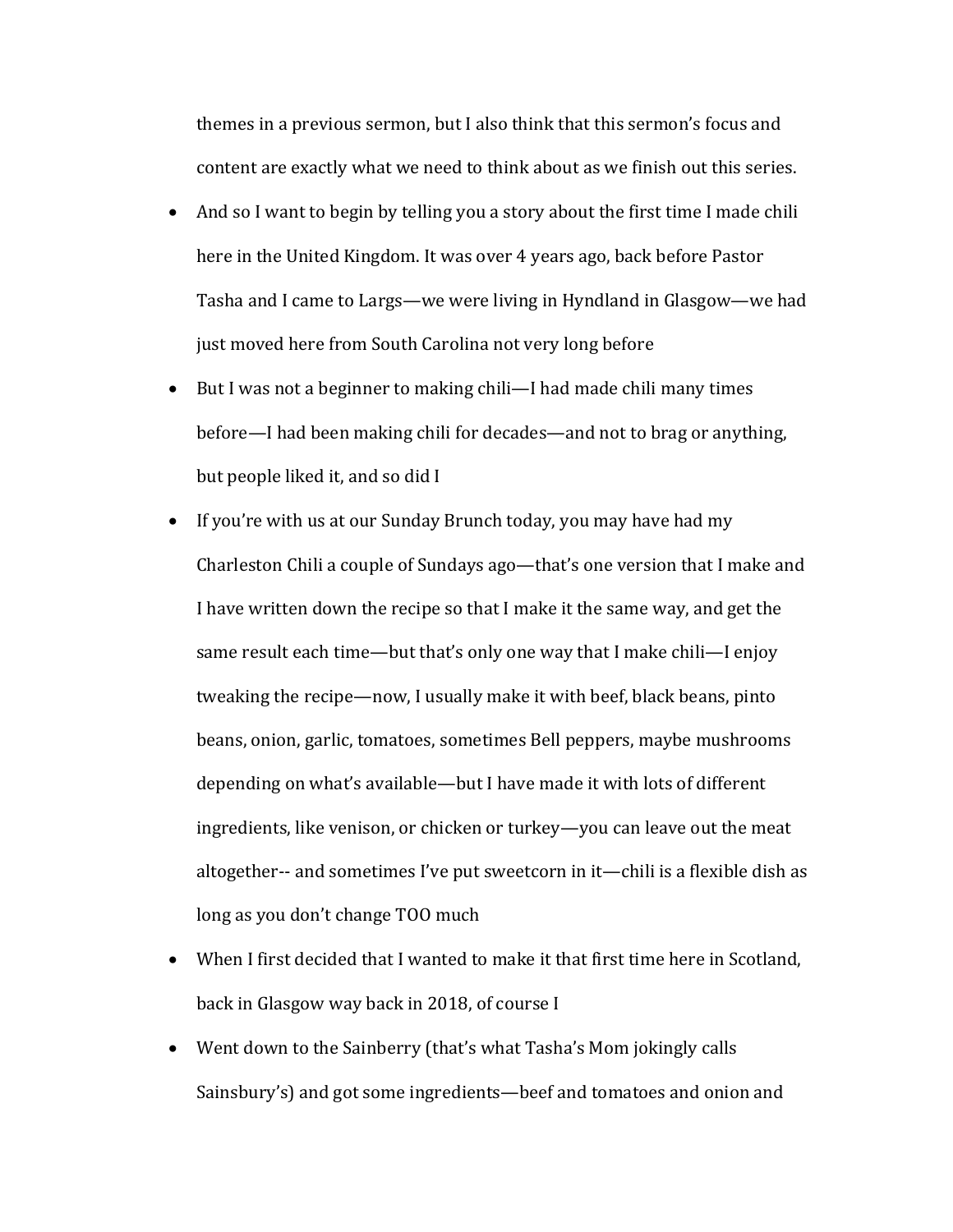garlic—and of course I had to get chilli powder like this (SHOW)—because you can't make chili without chili powder

- What gives chilli its flavour is chilli powder—makes it taste like chili
- And when I don't follow a recipe like I do for Charleston Chili, what I do is just add chili powder to the pot until it tastes right—you can tell when you get just enough, and you stop there
- But that first time back in Glasgow I added chili powder, and tasted it, and then I added some more and tasted it again, and added some more and I kept adding more and more
- And about that time I asked Tasha to taste it—and she did and she said "Ooohh—that's good—is that a curry?" I said no it's not curry, it's MY chili and she said—it doesn't taste like your chili, it tastes like an Indian dish which it did
- And that's when I realised that it didn't matter how much Sainberry's Chilli powder I added, this was NEVER going to taste like MY chili—because I was not using the chili powder I had used back in South Carolina--because there's chili powder (SHOW) and then there's chilli powder (SHOW)—they're called the same thing but they are NOT the same thing
- So the next time we went to the states, we loaded up our suitcases with about a dozen of these (show)—and we do that whenever we visit the US
- SO what I discovered is that THIS AMERICAN Chilli powder is the essential ingredient of my chilli—you can do without the beef, or the beans—you can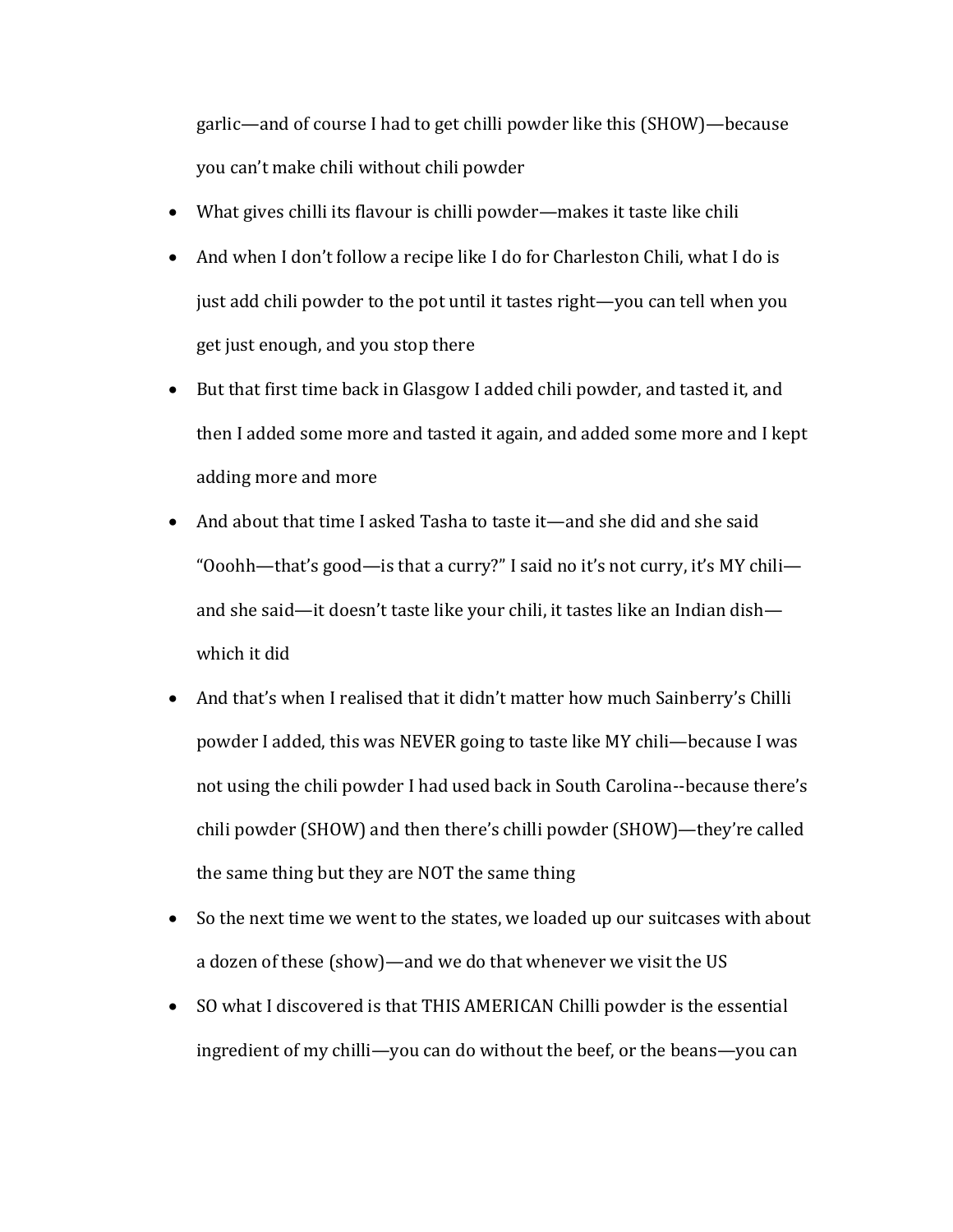even add or subtract other stuff, but you cannot replace THIS chilli powder with something else just because it's CALLED THE SAME THING

- So it's not enough to just have "chilli powder" you have to have the RIGHT chilli powder, It's the *sine qua non*—that's a Latin phrase that means
- The without which nothing, without which nothing—sine qua non--the essential ingredient—you can fill-in that blank in your listening guide if you want to
- We use the term *sine qua non* in medicine for a test result or a symptom that you have to have in order to be diagnosed with a certain condition—for instance, if you don't have a high URIC ACID level, you don't have GOUT, IF you don't have high blood sugar you don't have diabetes—those characteristics are the *sine qua non* for a diagnosis of those conditions
- Today we're looking once again at Paul's first letter to the church at Corinth—in Chapter 12
- And you'll remember as we have pointed out that Corinth was a big, busy bustling Roman city with lots of cultural and religious influences—there were temples to the Greek and Roman Gods like Poseidon and Apollo and Aphrodite and Asclepius—and in that environment there were new Christians figuring out what a Christian church was—and what it meant to be a follower of Christ—and Paul is helping them understand that
- Now it seems that the church at Corinth was very interested in spiritual gifts, but they didn't really understand WHY there were gifts of the Spirit, because they seemed to be interested in them as a way of drawing attention to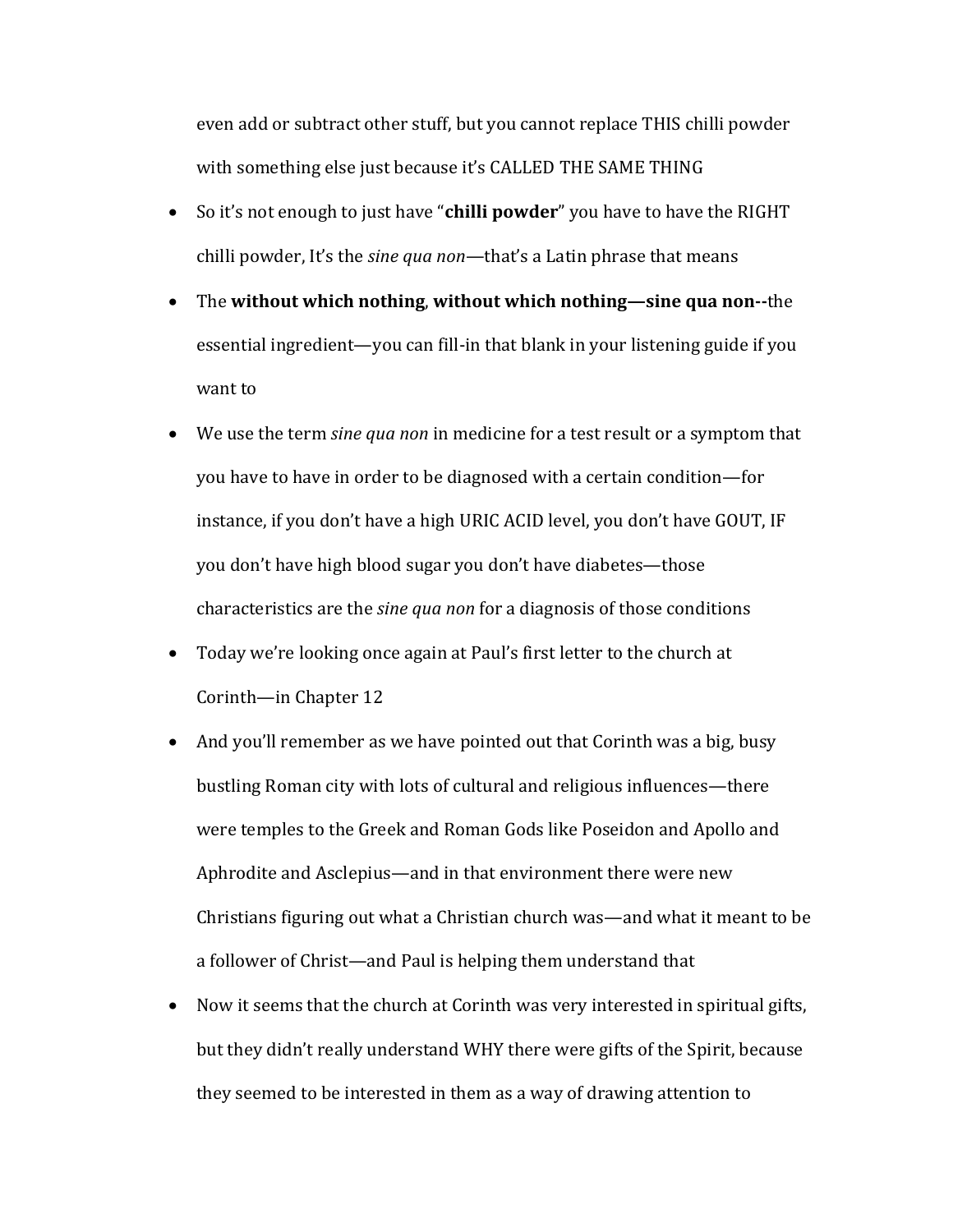themselves, and feeling satisfied with themselves—a way of saying "look" what I can do"—as if a gift of the Spirit represented something they could do, something that made them better than someone else--and not something that God does through them

- And we noticed last week that Paul makes very clear the REASON that spiritual gifts are given—the spiritual gifts are given to EACH member of the church FOR THE COMMON GOOD—for others—not for ourselves alone, but for ME **AND** OTHERS
- Now if we look ahead a little further on in Chapter 12 PAUL uses the metaphor of the human body to remind the church at Corinth, AND US, that we are all ONE BODY, MADE UP of DIFFERENT PARTS, and that NONE, no matter what gifts or ministries or effects they demonstrate, not the hand or the head or the foot or any other part, is more important than any other and then at the end of Chapter 12, Paul writes (as we heard Pastor tasha share with us--this is in your listening guide):
	- $\circ$  27 Now you are the body of Christ and individually members of it. 28 And God has appointed in the church first apostles, second prophets, third teachers; then deeds of power, then gifts of healing, forms of assistance, forms of leadership, various kinds of tongues. 29 Are all apostles? Are all prophets? Are all teachers? Do all work miracles? 30 Do all possess gifts of healing? Do all speak in tongues? Do all interpret? 31 But strive for the greater gifts. And I will show you a still more excellent way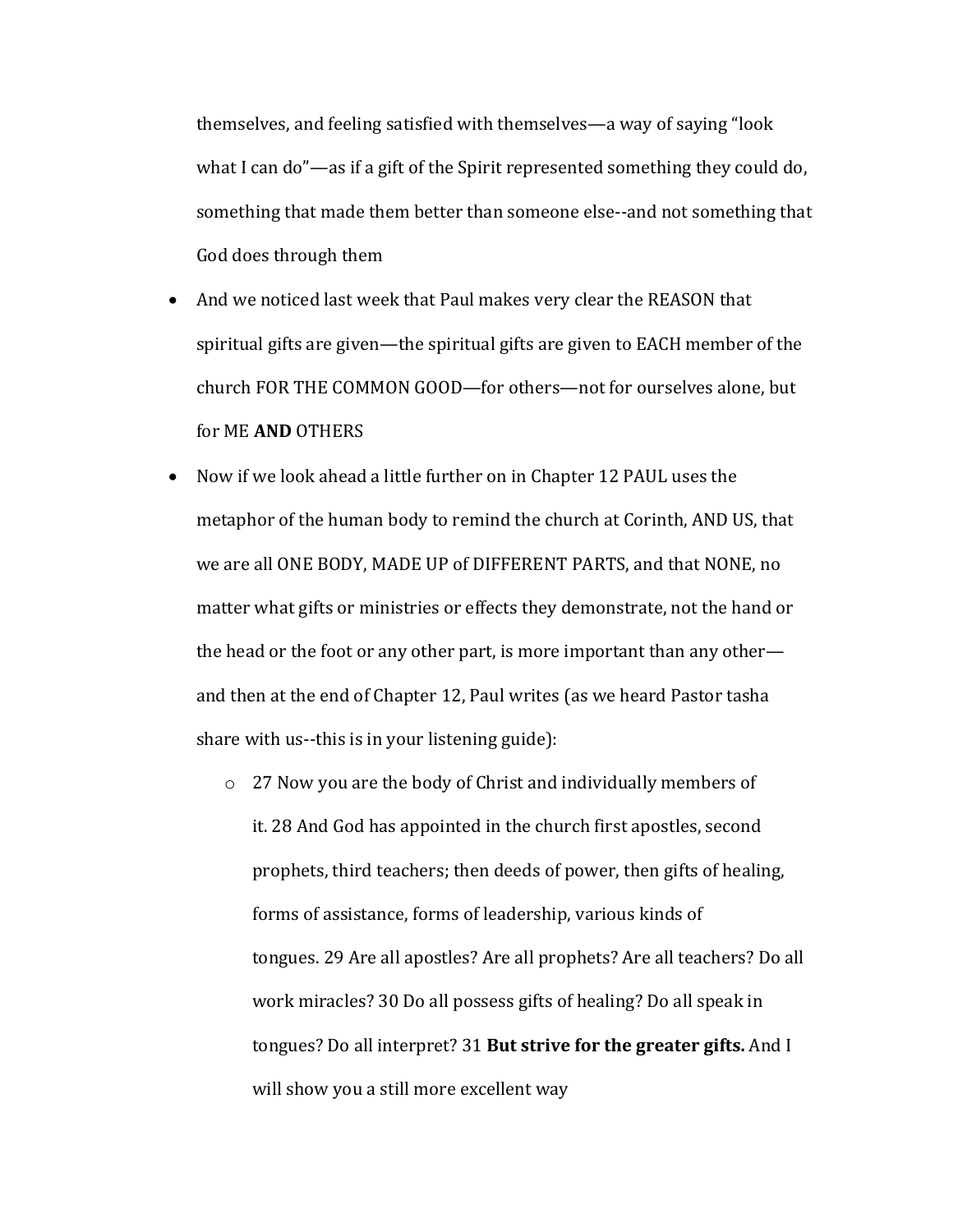- So what is Paul saying here?
- First--Whatever your gifts are, you are a part of the body of Christ—and you are indispensable—the church cannot do without you without losing something.
- Second—God has appointed people to do different jobs—to have different ministries—in the church—and they're not all the same—some people are apostles, some prophets, some teachers, some have other gifts. And notice that Paul puts tongues LAST on the list once again, just as he did earlier in Chapter  $12$ —and again I think he did that on purpose because the church at Corinth was so obsessed with that particular gift. But as we said last week the ability to understand and to speak the language of those in our community—even when they speak English—is crucial if we are to share the Good News of the gospel with them
- Third, Paul reiterates what he's been saying in Chapter 12 with several rhetorical questions—He asks: Are all apostles? Are all prophets? Are all teachers? Do all work miracles? and so on--and the answer to all these questions is NO—not everyone is an apostle, not everyone is a prophet; not everyone is a teacher; not everyone works miracles; not everyone possesses gifts of healing; not everyone speaks in tongues; not everyone interprets. Not everybody does everything—there are different gifts and different ministries that all work together to build the Kingdom.
- No problem so far—this is pretty straightforward, right?
- But here it comes—the dreaded ambiguous sentence. Verse 31.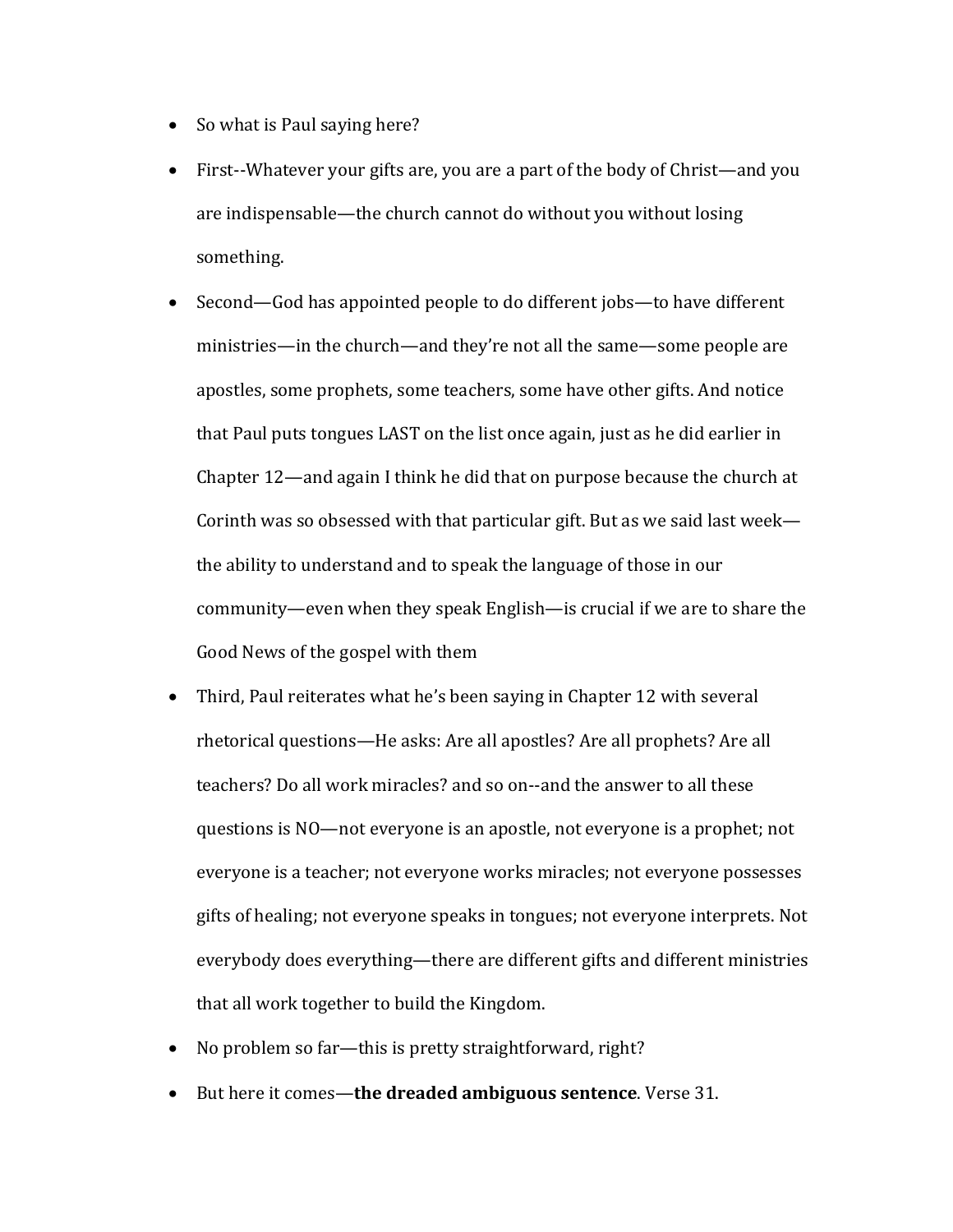- But strive for the greater gifts.
- Now, in English, this sentence seems simple. Work toward the gifts that are greater. But Paul has just said MULTIPLE times that you don't EARN spiritual gifts—you don't work toward them—they are gift that the Holy Spirit gives to whomever it pleases—that God APPOINTS—you don't "work" to become an apostle or a prophet or to have the gift of interpretation—not if it's a gift—you just have to be open to receive it
- But that word that is translated as "strive" can also mean "to earnestly desire"—so it may be that Paul is saying here that it's ok to earnestly desire those gifts that are "greater," like wisdom and knowledge as opposed to the gift of tongues that the Corinthians were so interested in for the sake of show—so that Paul's statement is a command—do this, it's ok. In the Greek, that's called the IMPERATIVE mood—when someone tells someone to do something
- On the other hand—this statement may be read in the Greek in what is called the INDICATIVE mood—as an observation—But YOU strive for the greater gifts—in which case this is a criticism—and it seems to me to make more sense when we read it that way—Paul has spent all of Chapter 12 telling the Corinthian church that the Holy Spirit gives gifts to each and every one of them, and that no one is more important than another—and God has appointed to each different roles—but you, he then says, you strive for the greater gifts—and that word for strive can also mean to be jealous of—which I think really gets to the heart of what Paul is saying to the Corinthian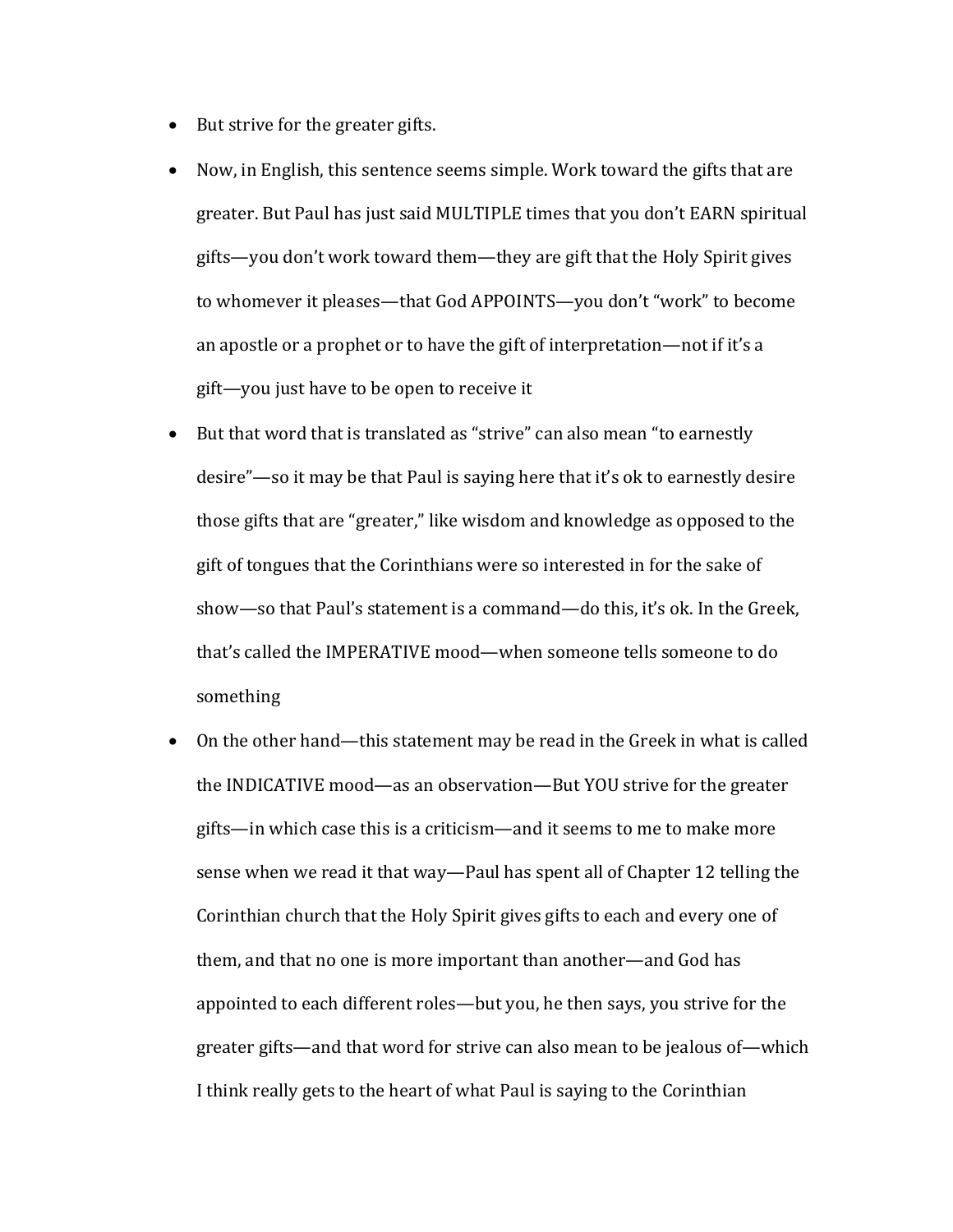church—you are jealous of the greater gifts—and you shouldn't be—one translation says, "Because you strive for the greater gifts, I will show you a more excellent way."

- So Paul is either saying it's ok to earnestly desire the greater gifts—do this imperative--or he's saying you are jealous of the greater gifts—implying don't do this--indicative
- So make a mental note, and I will too, when you get to heaven, find the Apostle Paul and ask him—In 1 Corinthians  $12:31$ —was that a command or a criticism? Were you using the imperative or the indicative mood?
- But either way, what's crucial is the next part of verse 31. And I will show you a still more excellent way.
- So Paul is closing Chapter 12 with a teaser—something important is coming next--Paul is about to share with the Corinthian church a more excellent way of understanding spiritual gifts and their ministry. He is about to share with **the Corinthian church the Sine qua non of the Christian life, the sine qua** *non* for the body of the church.
- But first ... we have a fun little quiz to take—let's see if you can predict what the SINE QUA NON is—just shout your answer right out if you know it, whether you're at our brunch or online just shout it out—first **question:**
	- o **Elvis Presley sang "I can't help falling in \_\_\_\_\_\_ with you."**
	- o **I** hope you got that right—if you didn't here's another chance
	- o **The Beatles said "All you need is \_\_\_\_\_\_."—ok and one more**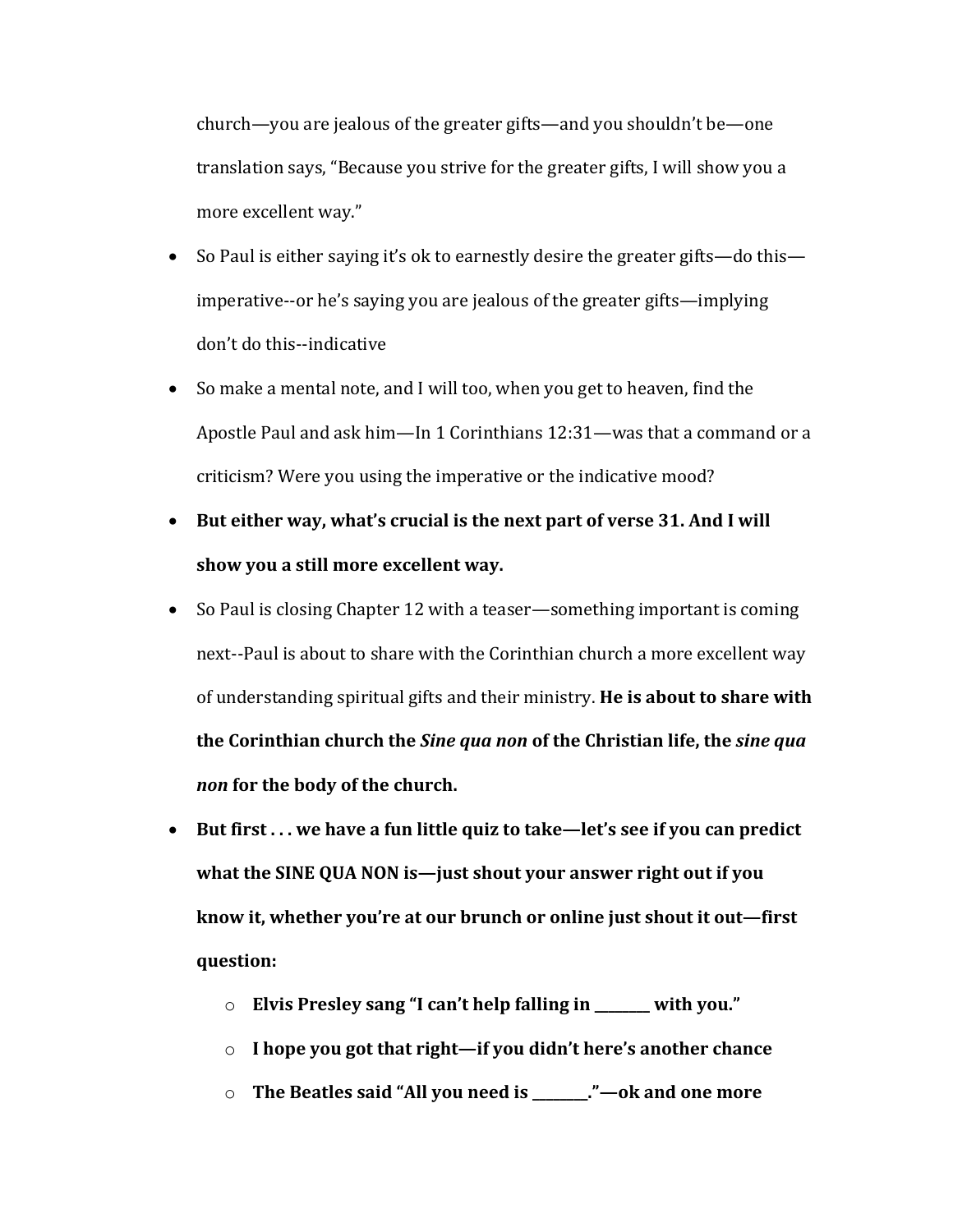- $\circ$  **Charles Wesley wrote in his timeless hymn "And Can It Be" that Jesus emptied himself of all but \_\_\_\_\_\_\_."**
- o Ok last one--In 1 Corinthians 13, the *sine qua non* is \_\_\_\_\_\_. **REPEAT** (you can fill in that blank in your listening guide if you're **following along)**
- o The answer of course to all of those was LOVE.
- So that is the punch line—love-- now let's see WHY that is. Now we know that Paul has spent Chapter 12 talking about spiritual gifts and ministries how individuals in the church are gifted and empowered to serve God and OTHERS—he's talked about WHAT the church is called to do—**but now he's** going to tell us that HOW we do it is as important as WHAT we DO.
- Verse 1: 13:1 If I speak in the tongues of mortals and of angels, but do not have love, I am a noisy gong or a clanging cymbal.
- Paul is saying, "I can have the gift of tongues that the Corinthians are so interested in, but without love, I'm just making noise"—even worse, the words Paul uses here refer to the kinds of noises that are used to call for battle—the gong and the cymbal—without love, I'm not just noisy, I'm stirring up trouble—I'm preparing for a fight. And notice that Paul talks about speaking here—if I SPEAK in the tongues of mortals and angels but have not love—he doesn't say "if I can listen and understand the tongues of mortals and angels"—you know it's a lot easier to SPEAK without love than it is to listen and understand? Listening and understanding take openness and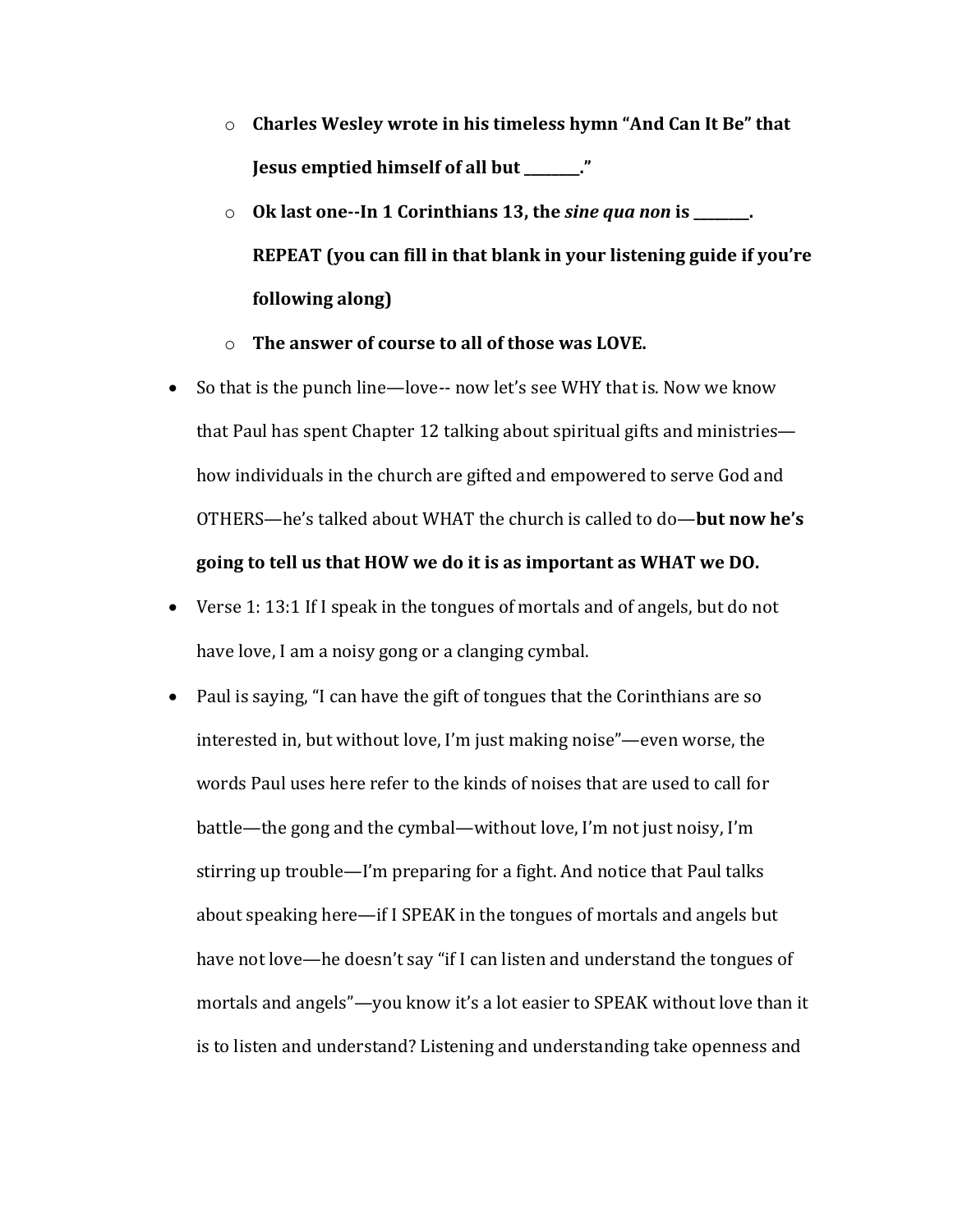acceptance—speaking just takes a mouth—and if you do it without love, you're just going to make troublesome noise. Man, that'll preach, won't it?

- Verse 2 of Chapter 13: And if I have prophetic powers, and understand all mysteries and all knowledge, and if I have all faith, so as to remove mountains, but do not have love, I am nothing.
- Paul started out with the gift of tongues that he had put at the bottom of the list of gifts twice in Chapter 12—but now he moves to the top of the list, and talks about even those gifts that might be understood by some as the "greater" gifts"—Prophecy, wisdom, knowledge and faith—the biggies--even these are useless without LOVE—I can have Prophetic powers and the understanding of all mysteries and all knowledge and all the faith with which to accomplish amazing things, but without love, Paul is quite dramatic here, I AM

**NOTHING—I am NOTHING—nought, nada, nil, zip, zero, zilch—so here** we see that Paul is saying quite directly, that LOVE is **that without which nothing—the sine qua non** 

- Now Paul's about to go even further—here it comes—in verse 3 he **writes**
- 13:3 If I give away **all my possessions**, and if I hand over **my body** so that I may boast, but do not have love, I gain nothing.
- I can sacrifice everything—all I have and all I am—SO THAT I MAY BOAST because without love that's all you're doing, just doing something for your own satisfaction—something you can brag about as if it's something you possess--because that's remarkable sacrifice, right? Everybody look at how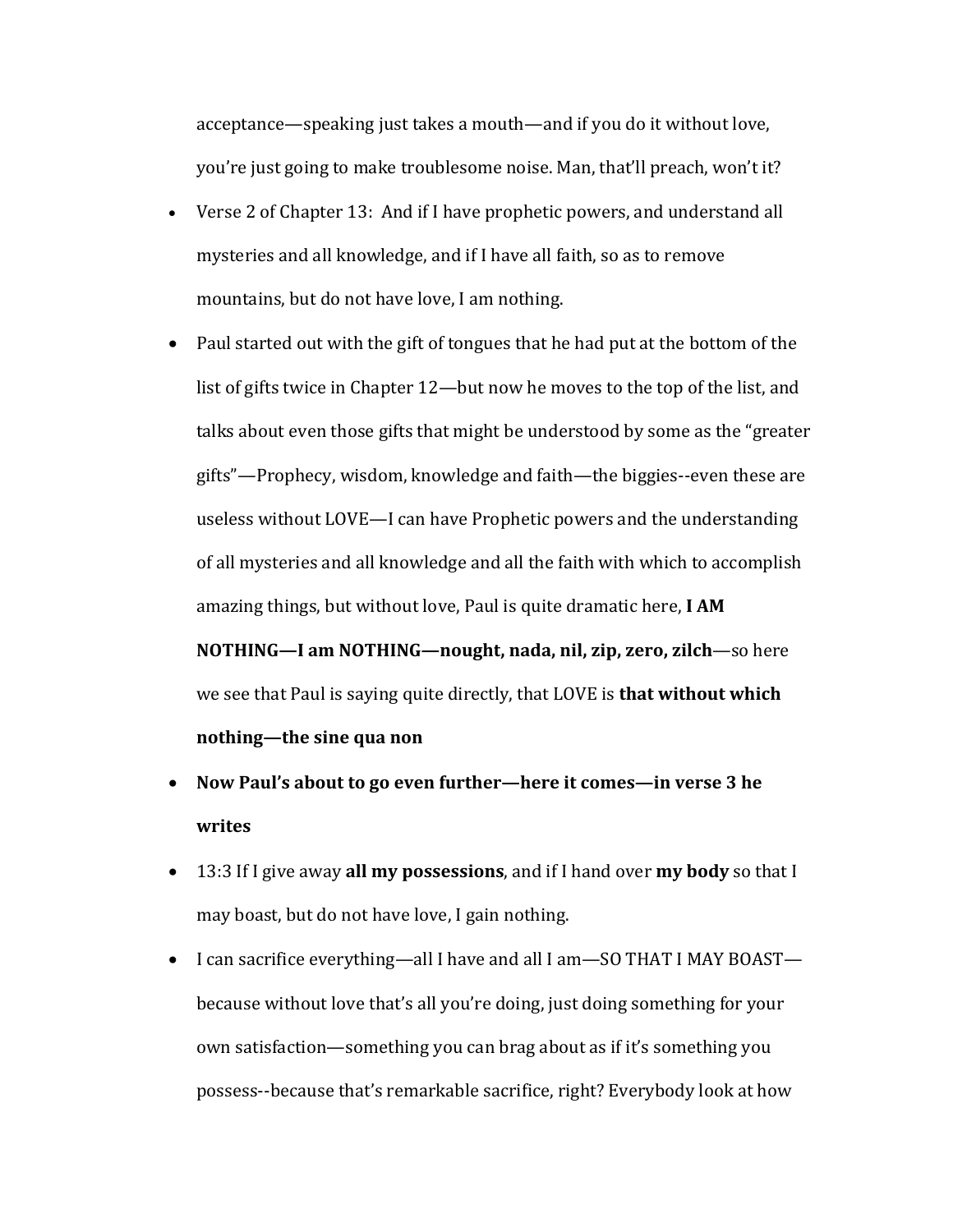much I have given up--But if I don't have LOVE, I gain nothing—I get **NOTHING** back, I've only LOST IT ALL

- So Paul is telling us I can SAY great things, I can KNOW great THINGS, I can even DO great THINGS—but If I don't have love—I am NOTHING—love is that WITHOUT WHICH, NOTHING
- Love is the *sine qua non*—*that essential ingredient—like chilli powder*
- **(SHOW)** But you'll remember, there's chilli powder, and then there's chilli powder
- Now, here's one more question in our little quiz—just shout out the answer:
- Aphrodite was the Greek Goddess of \_\_\_\_\_\_\_\_\_\_\_\_. Love
- Love, yes, that's right—and Aphrodite was especially important for the City of Corinth—she was its "protector goddess"—and there were at least 3 temples to Aphrodite there
- Now Aphrodite is a Greek Goddess, and Greek gods and Goddesses have Roman counterparts, so ancient gods will have a Greek name and a Roman name—Aphrodite's Roman name is Venus
- Aphrodite is often depicted with another god, who is sometimes said to be her son—his name is Eros—now, all three of these names have given us words in the English language
- From Aphrodite we get the word aphrodisiac, From Venus the word venereal, and from Eros the word erotic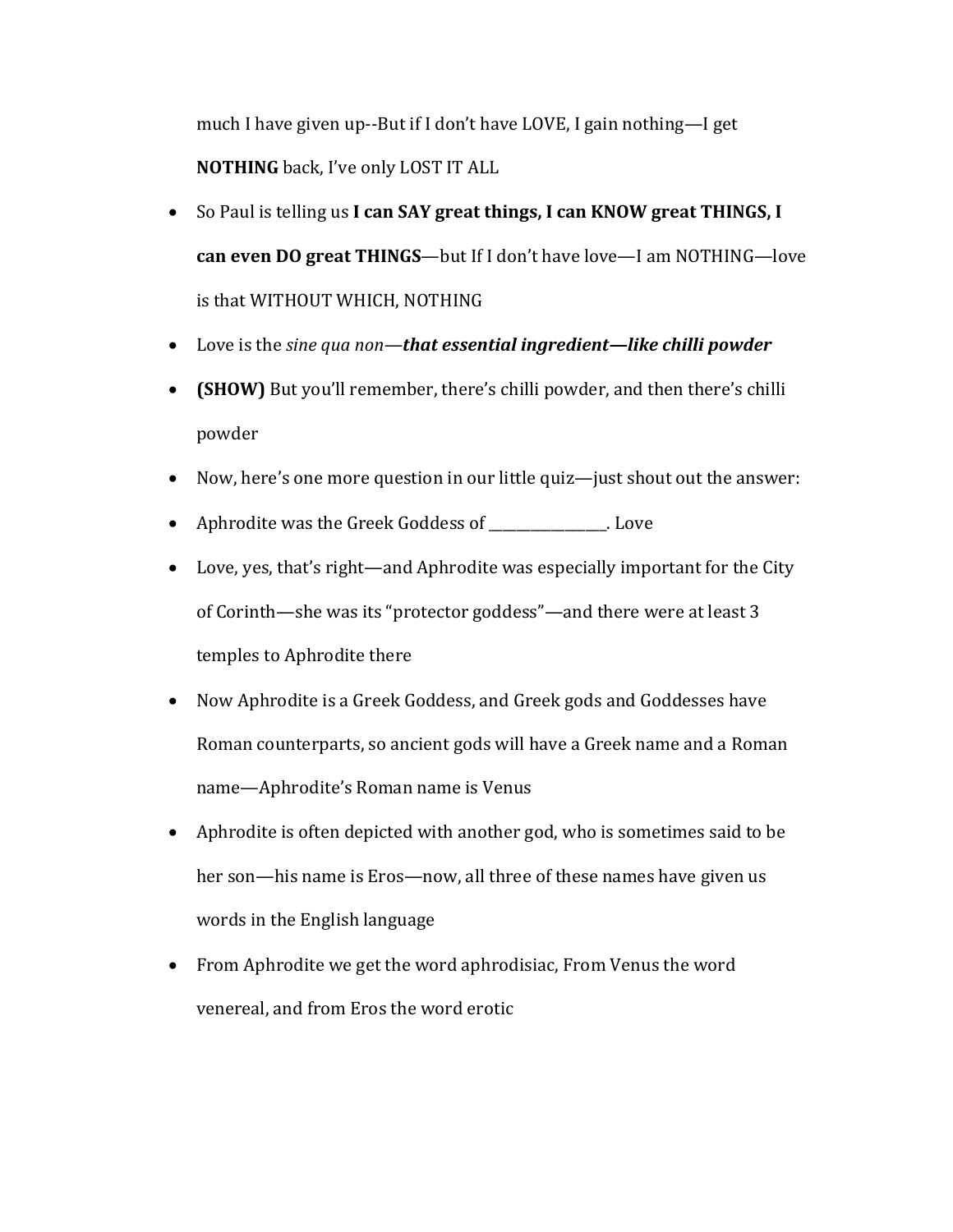• Now, if you think about what all those words have in common, you'll know that what Aphrodite is the Goddess of and what Paul is talking about are **two** 

## **different things**

- But in English, we often call both of those things "LOVE"
- If you asked someone who lived in Ancient Corinth whether they'd use the same word to describe what Aphrodite is the goddess of and what Paul is talking about, they'd probably laugh out loud
- (DEMO) Because the love Paul is talking about and Aphrodite's love are like CHILI POWDER and CHILI POWDER—they may be called the same thing in **English, but they ain't the same thing, and only one of them is the SINE QUA NON**
- In fact, there are 4 Greek words that the Corinthians would have known that are translated into English as just LOVE—CS Lewis wrote a book called "The Four Loves" that you may have heard of
- Let's look at those  $4$  words: (you can fill in the blanks in your listening guide if you'd like)
- **First, Eros—just like that god that was Aphrodite's son we just mentioned—Eros** is romantic love-- the love of sexual attraction or erotic desire; It's what Aphrodite is the Goddess of-- sometimes though, eros is used for general desires, things that "I want" That's not what Paul is talking about
- Next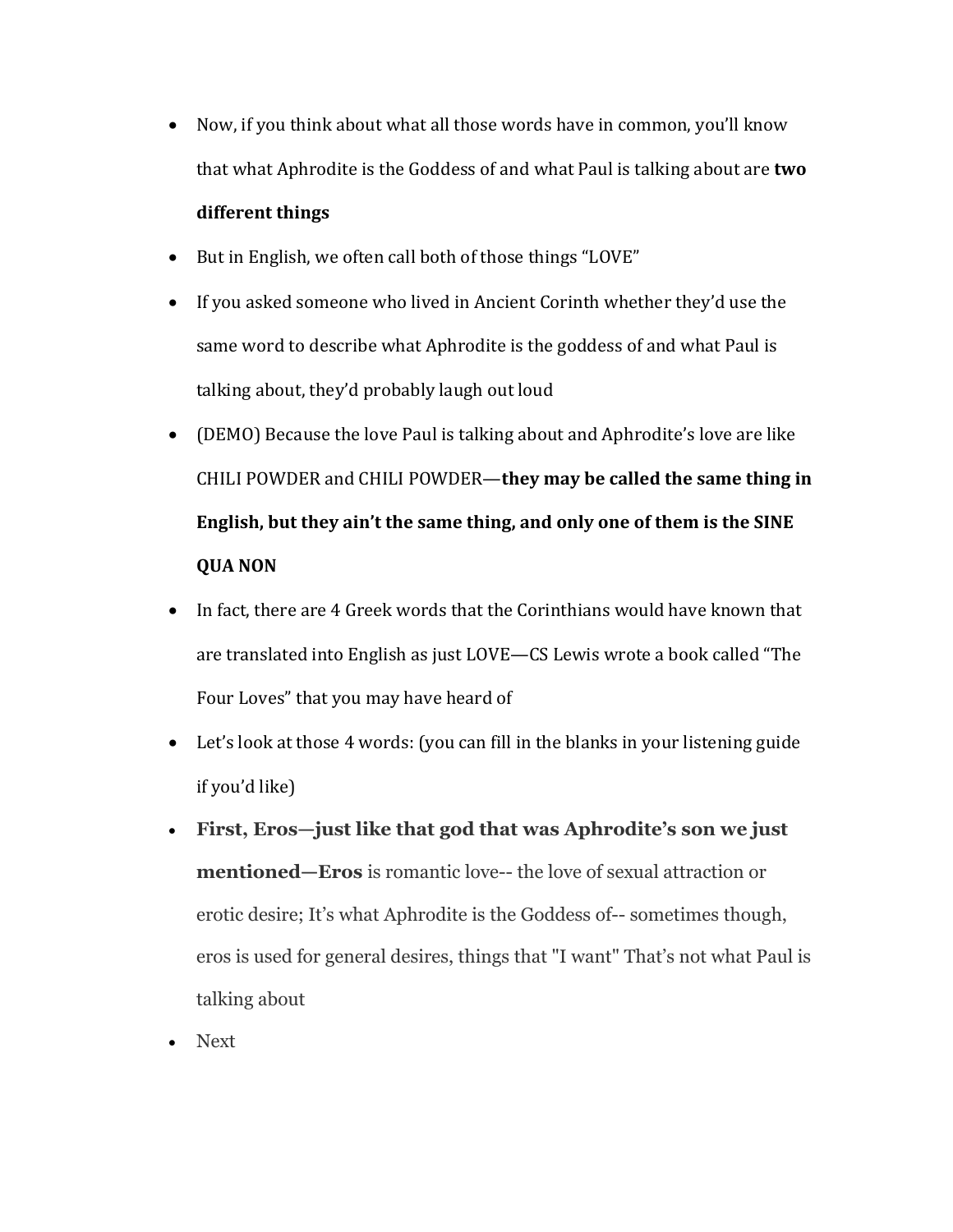- **Storge** is family love—the love shared between those who are familiar, who are related to one another. That's not what Paul is talking about
- What about Philia?
- **Philia** is the love of true friendship, the love you would bear for those who share in common groups and activities—the love that says "you are my brother." It's the love that my male friends are expressing when they say "I love you, man" –which is very different from "I love you"—that makes us uneasy—I have a hard time telling my guy friends "I love you," but I'll tell them "I love you, man" all day long. Philia is the reason **Philadelphia** is called the city of **brotherly love**—because that's literally what it means, but That's not what Paul is talking about—what Paul is talking about is
- **Agape**
- **Agape** is Godly love—it's the love God demonstrates in the incarnation, in emptying himself out for the world in the crucifixion—it's the **selfsacrificial** love we are called to--the love of charity (and it's translated as charity in the King James Version), the love of stranger, that causes you to give to the poor, support the homeless, visit the imprisoned, feed the hungry, and care for creation. It's the love that makes it possible to love our enemies—**to love God with all our heart soul and strength and our neighbour as ourselves—to LOVE OUR NEIGHBOR—AS OURSELF**-- It's the love that makes it possible for Paul to say of the spiritual gifts in Chapter 12 verse 7 that they are **FOR THE COMMON GOOD.**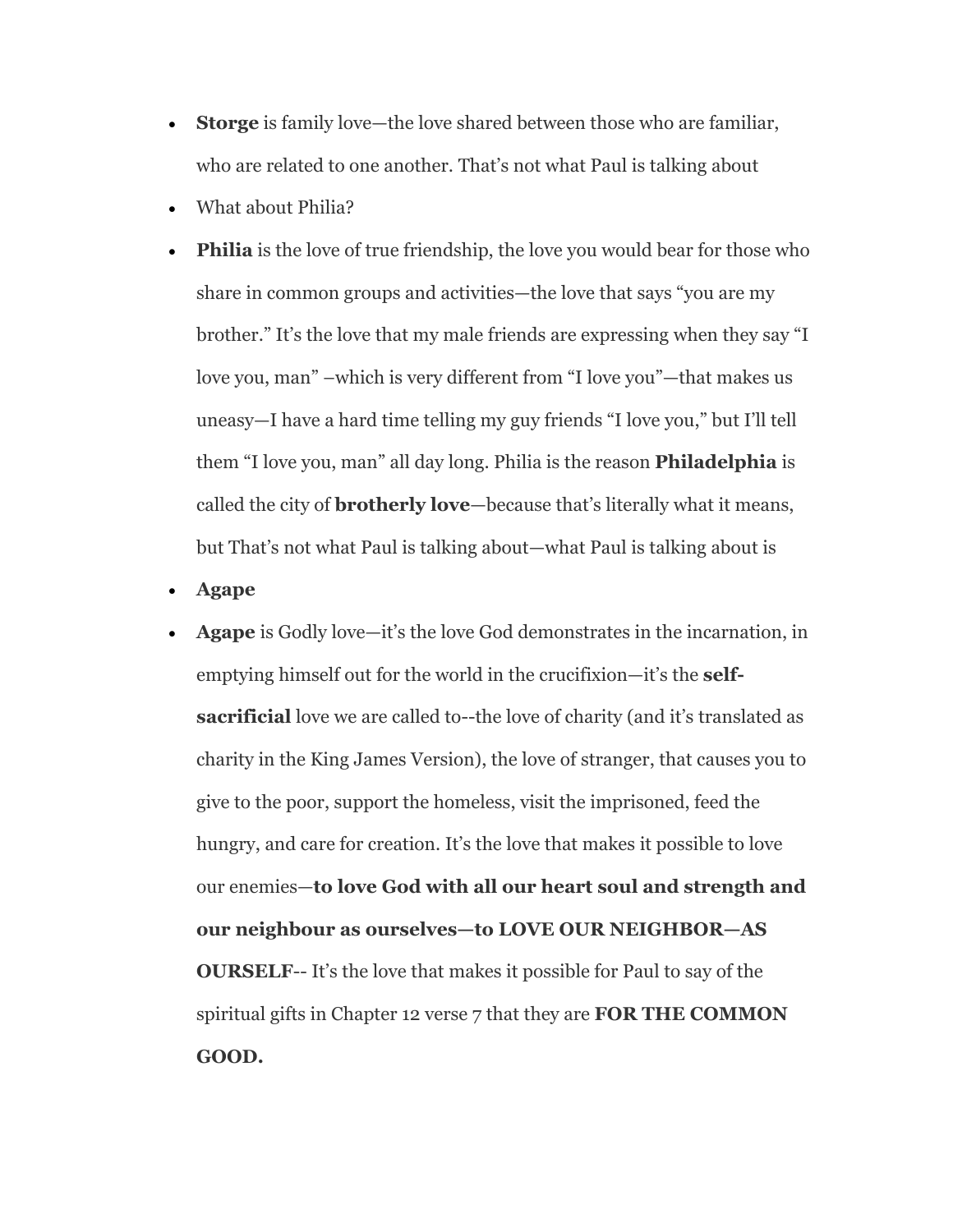- What's the SINE QUA NON for Paul here? It's not simply LOVE---it's agape.
- 13:1 If I speak in the tongues of mortals and of angels, but do not have agape, I am a noisy gong or a clanging cymbal. 13:2 And if I have prophetic powers, and understand all mysteries and all

knowledge, and if I have all faith, so as to remove mountains, but do not have agape, I am nothing.

13:3 If I give away all my possessions, and if I hand over my body so that I may boast, but do not have agape, I gain nothing.

- We all have gifts that we are given, gifts that lead to ministries that have effects, and each of us has an important role as a member of the body of Christ, but the SINE QUA NON—the essential ingredient is AGAPE
- The Apostle Paul might translate his words for the contemporary church and say to us
	- o If I show up to pre-brunch worship every Sunday, and sing louder than everyone else, and raise my hand and say "Amen" but have not agape, I am just making noise.
	- o If I spend hours of preparation writing a sermon, and if I read commentaries and word studies and my exegesis is impeccable but have not agape, I am just wasting my time.
	- o If I spend every spare moment volunteering at my local church and in the community, and if I give above and beyond in my tithes and offerings, but have not agape, I gain nothing.